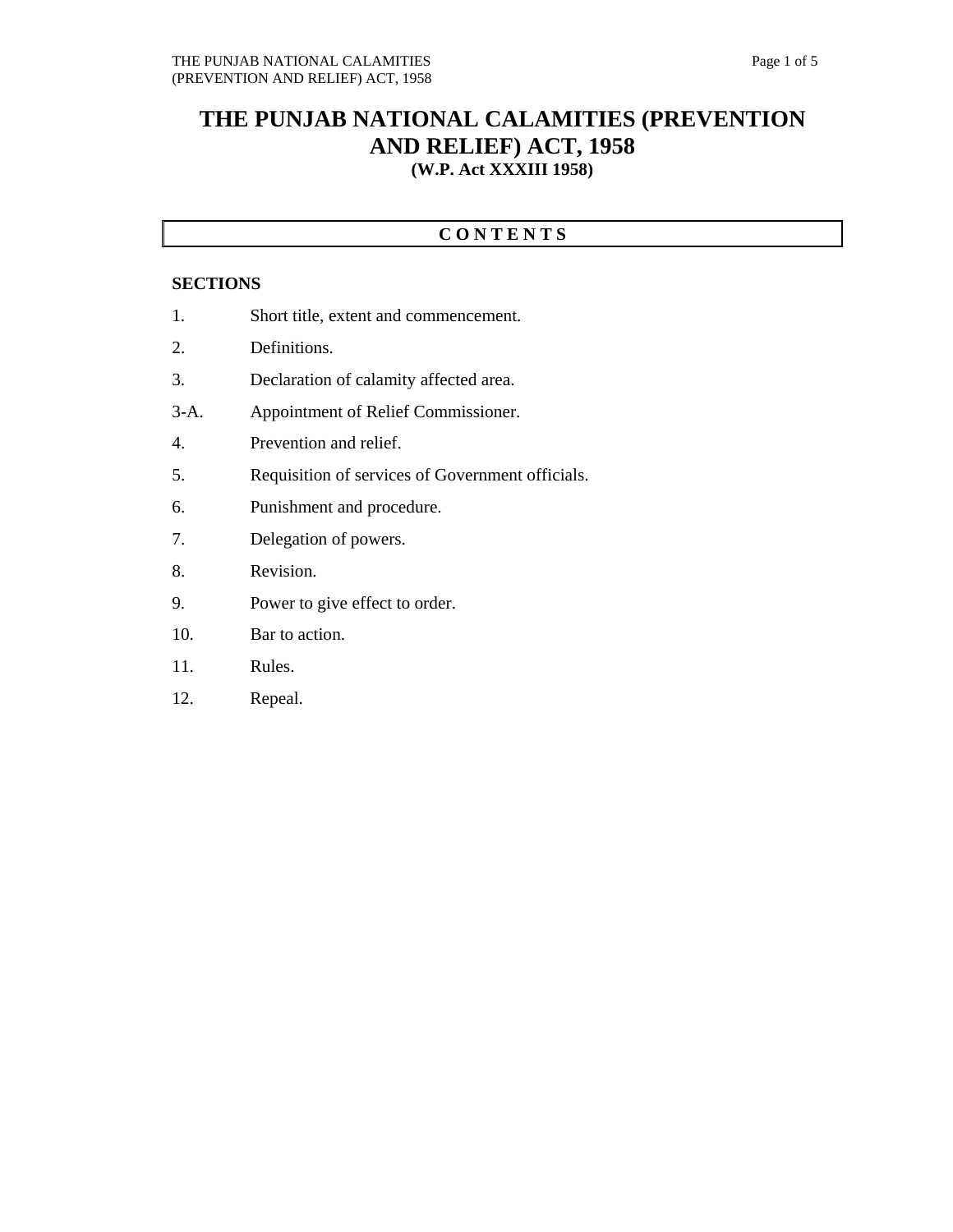## **1 THE 2 [PUNJAB] NATIONAL CALAMITIES (PREVENTION AND RELIEF) ACT, 1958 (W.P. Act XXXIII 1958)**

[24 April 1958]

*An Act to provide for the maintenance and restoration of order in areas affected by certain calamities and for the prevention and control of and relief against such calamities* 

**Preamble.**— WHEREAS it is expedient to provide for the maintenance and restoration of order in areas affected by certain calamities and for the prevention and control of and relief against calamities;

It is hereby enacted as follows:-

**1.** Short title, extent and commencement.— (1) This Act may be called the **3** [Punjab] National Calamities (Prevention and Relief) Act, 1958.

- (2) It extends to the whole of  $\frac{4}{3}$  [the Punjab], except  $\frac{5}{3}$  [the Tribal areas].
	- (3) It shall come into force at once.

**2. Definitions.**— In this Act unless there is anything repugnant in the subject or context—

 $\frac{6}{2}$  (*a*) "Relief Commissioner" means the person appointed as such under section 3-A;]

- (*b*) "Government" means  $\frac{7}{1}$  [the Provincial Government of the Punjab]; and
	- (*c*) "Prescribed" means prescribed by rules made under this Act.

 $\frac{8}{13}$ . **Declaration of calamity affected area.—** Whenever the Province or any part thereof is affected or threatened by flood, famine, locust or any other pest, hailstorm, fire, epidemic or any other calamity which, in the opinion of Government warrants action under this Act, Government may, by notification, declare the whole or any part of the Province, as the case may be, as calamity-affected area.]

 $\frac{9}{2}$ [3-A. **Appointment of Relief Commissioner.—** (1) Government may, by notification, appoint a Relief Commissioner for the Province.

 (2) Government may confer on the Relief Commissioner for the whole or part of the Province—

- (*i*) the powers of a Magistrate of the First Class under section 144 of the Code of Criminal Procedure, 1898; and
- (*ii*) powers under such other laws as Government may consider necessary for carrying out the purposes of this Act.]

**4.** Prevention and relief.— (1) Subject to the other provisions of this Act and of the rules made thereunder, the Relief Commissioner shall, with respect to the calamity-affected area, take such steps as he may deem necessary in order to maintain order, prevent, check or control the calamity or reduce the extent and severity thereof, or to provide immediate relief to the victims of the calamity in the calamity-affected area.

 (2) In particular and without prejudice to the generality of the powers conferred by the preceding sub-section the Relief Commissioner shall have power  $\frac{10}{x}$  \* \*]—

- (*a*) to evacuate or segregate population;
- (*b*) to requisition bulldozers, tractors, motor vehicles, carts, carriages, boats and other means of transport by air, land or water, and beasts of burden;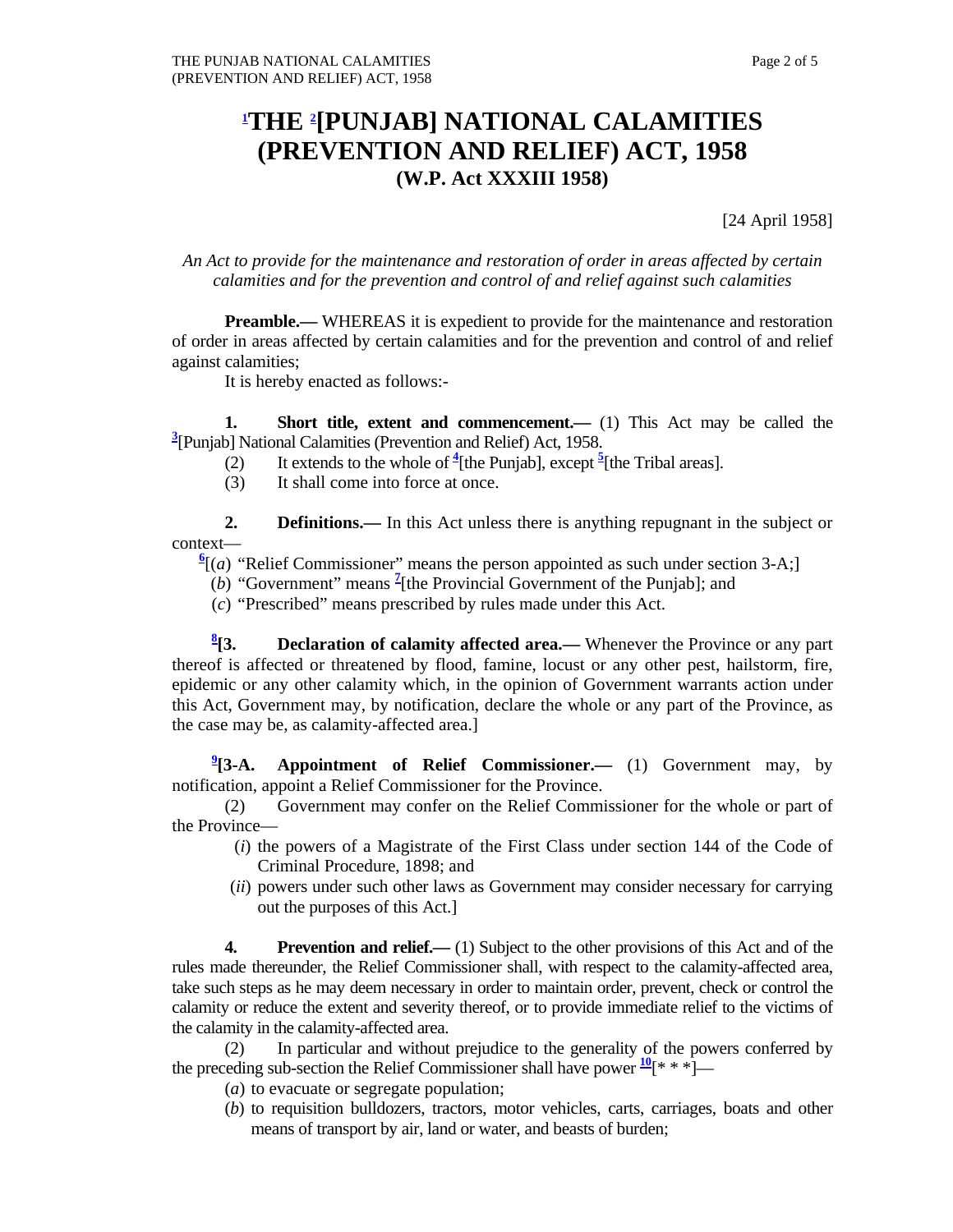- (*c*) to require the residents to declare surplus stocks of food, fodder, fire-wood, clothing and beddings and to requisition all or any of these articles;
- (*d*) to requisition building materials;
- (*e*) to requisition any building or land;
- (*f*) to demolish any building or other structure;
- (g) to conscript labour;
- (*h*) to direct any person to abstain from a certain act or to take certain order with regard to certain property in his possession or under his management;

and after approval of the Government—

- (*i*) to acquire any land; or
- (*j*) to remit in whole or part any Government dues payable by any person or in respect of any property affected by the calamity:

 Provided that with respect to the powers conferred by clauses (*b*), (*c*),(*d*),(*e*),(*f*),(*g*),(*h*) and (*i*), of this sub-section the person owning the articles, beasts of burden, building or land which is requisitioned or acquired, or the building or other structure which is demolished, or the person directed to abstain from any act or to take any order with regard to any property, and the persons conscripted to work as labourers shall be entitled to reasonable compensation as may be claimable under any law for the time being in force, or if no such law exists as is applicable to the case, then as prescribed by rules under this Act, and such compensation shall be paid within one year from the day it falls due  $\frac{11}{1}$ :

**12**[Provided further that the powers conferred by clauses  $(a)$ ,  $(f)$ ,  $(g)$  and  $(h)$  of this subsection shall be exercised by the Relief Commissioner only within the area or areas declared as calamity-affected under section 3.]

 (3) Subject to the right of the owner to claim compensation, the property with regard to which an order for requisition has been passed by the Relief Commissioner shall forthwith vest in the Relief Commissioner, who may deal with it in such manner as he deems proper in order to discharge his duties under this Act:

 Provided that when the purpose for which the property was requisitioned has been served it may, at his request be returned to the owner after the compensation paid to him has been refunded by him less the depreciation charges.

 (4) The Relief Commissioner may, in addition to any other action prescribed by or under this Act, use or cause to be used such force as may, in his opinion, be reasonably necessary for securing compliance with or giving effect to or preventing any contravention of an order passed or for the effective exercise of power exercisable under this Act.

 **5. Requisition of services of Government officials.—** The Relief Commissioner may, for the purposes of this Act, directly requisition the services of any employee of the Government within the calamity-affected area, after consultation with the official superior of his Department, as far as particable, and the person to whom the requisition is addressed shall comply with it as if it were an order passed by the Government or, as the case may be, by his official superior.

**6.** Punishment and procedure.— (1) Any person who fails to comply with an order passed by the Relief Commissioner or any other person authorised to pass an order under this Act or the rules thereunder shall be deemed to have disobeyed a direction so as to be liable for punishment under section 188 of the Pakistan Penal Code, 1860**<sup>13</sup>**.

 (2) Nothing in sub-section (1) shall debar a competent authority from taking disciplinary action against an employee of the Government who has failed to obey a lawful order passed under this Act or the rules thereunder.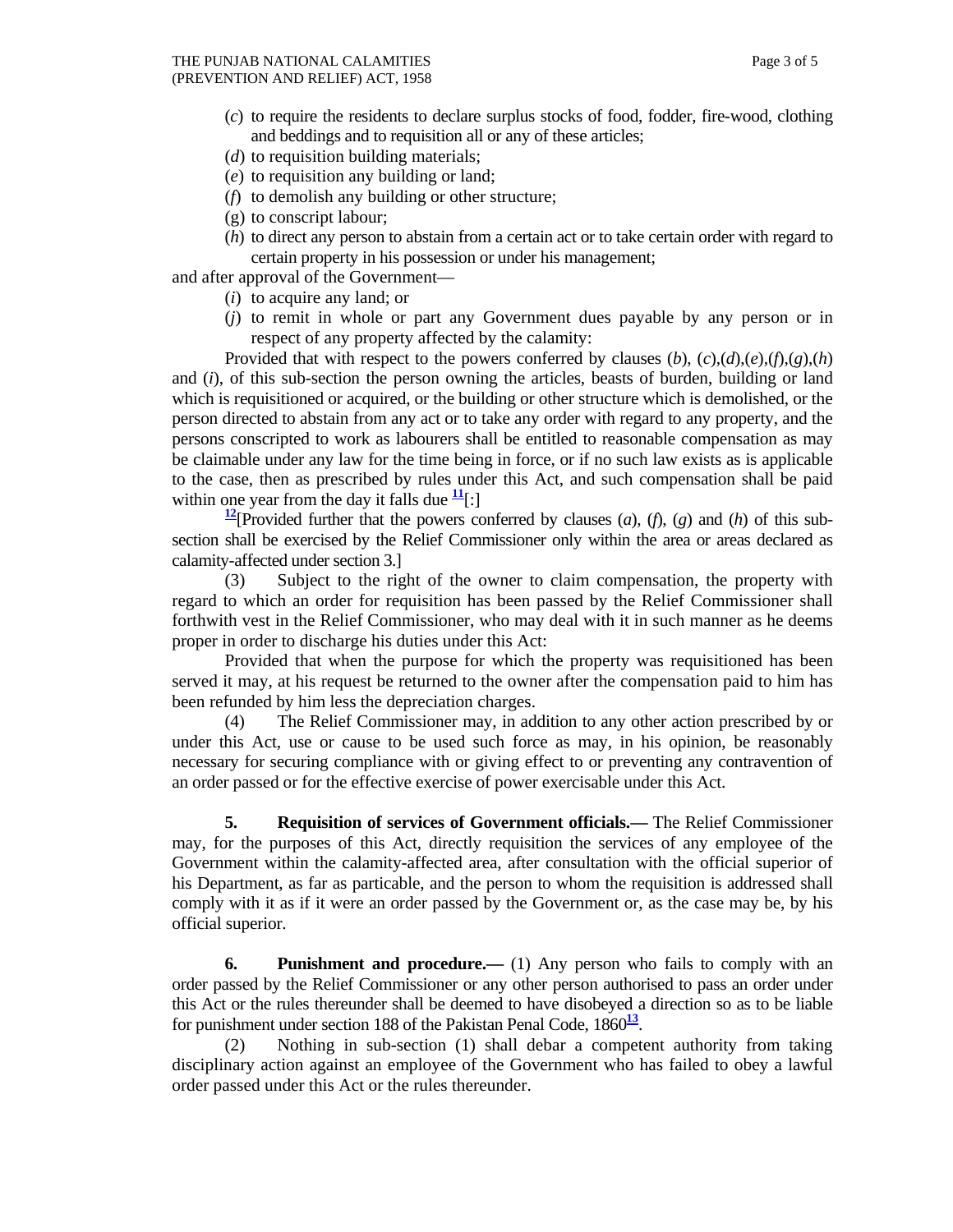(3) Every offence punishable under this Act shall, within the meaning of the Code of Criminal Procedure,  $1898\frac{14}{16}$ , be cognizable and may be tried in accordance with the procedure prescribed by that Code for summary trials.

**7. Delegation of powers.—**  $\frac{15}{2}$  **[(1) The Relief Commissioner may in areas** declared as calamity-affected under section 3, by an order in writing, direct that all or any of his powers under this Act, shall in relation to such matters, and subject to such conditions, if any, as may be specified in the order, also be exercised by such officer, not below the rank of a Gazetted Officer, as may be specified in the order.]

 (2) The Relief Commissioner and the officers to whom all or any of his powers have been delegated under sub-section (1) shall be public servants within the meaning of section 21 of the Pakistan Penal Code, 1860<sup>16</sup>.

**8.** Revision.—— (1) Any order passed under this Act by the Relief Commissioner, shall be subject to revision by the Government, and the Relief Commissioner shall give effect to the orders of the Government made in revision.

**<sup>17</sup>**[Provided that no order in revision shall be passed without giving to the party to be affected thereby an opportunity of being heard.]

 (2) The Government shall, by rules, prescribe the class of cases and the manner in which and the time within which orders made under this Act shall be liable to revision by the Government.

**9.** Power to give effect to order.— If in any case it is not possible to serve an order under this Act on any person without defeating the object of the order or if the person to whom the order is addressed fails to comply with it, the Relief Commissioner may, after recording the reason for doing so, give effect to the order and for that purpose may take such steps or pass such order with regard to any property as he considers necessary.

**10. Bar to action.—** No order made under this Act shall be called in question in any court and no civil or criminal proceeding shall be instituted against any person for anything done or purported to have been done, or intended to be done in good faith under this Act or against any person for any loss or damage caused to, or in respect of any property whereof possession has been taken or which has otherwise been dealt with under this Act.

 **11. Rules.—** (1) The Government shall, as soon as may be, make rules for the purpose of carrying into effect the provisions of this Act.

 (2) In particular and without prejudice to the generality of the power conferred by sub-section (1), the Government may, by rules, provide for all or any of the following matters, namely:-

- (*a*) the procedure to be adopted in giving alarm of an impending calamity;
- (*b*) the method of securing information with regard to flood or any other impending calamity;
- (*c*) the measures and precautions to be taken to avert any such calamity;
- (*d*) the procedure to be followed for survey of places of safety and the entry into any such place for the purpose of such survey after a proper notice;
- (*e*) the method of assessment and payment of compensation on account of requisition and acquisition of property under this Act; and
- (*f*) the procedure with regard to revisions against an order passed under this Act and the period during which such revisions can be presented.